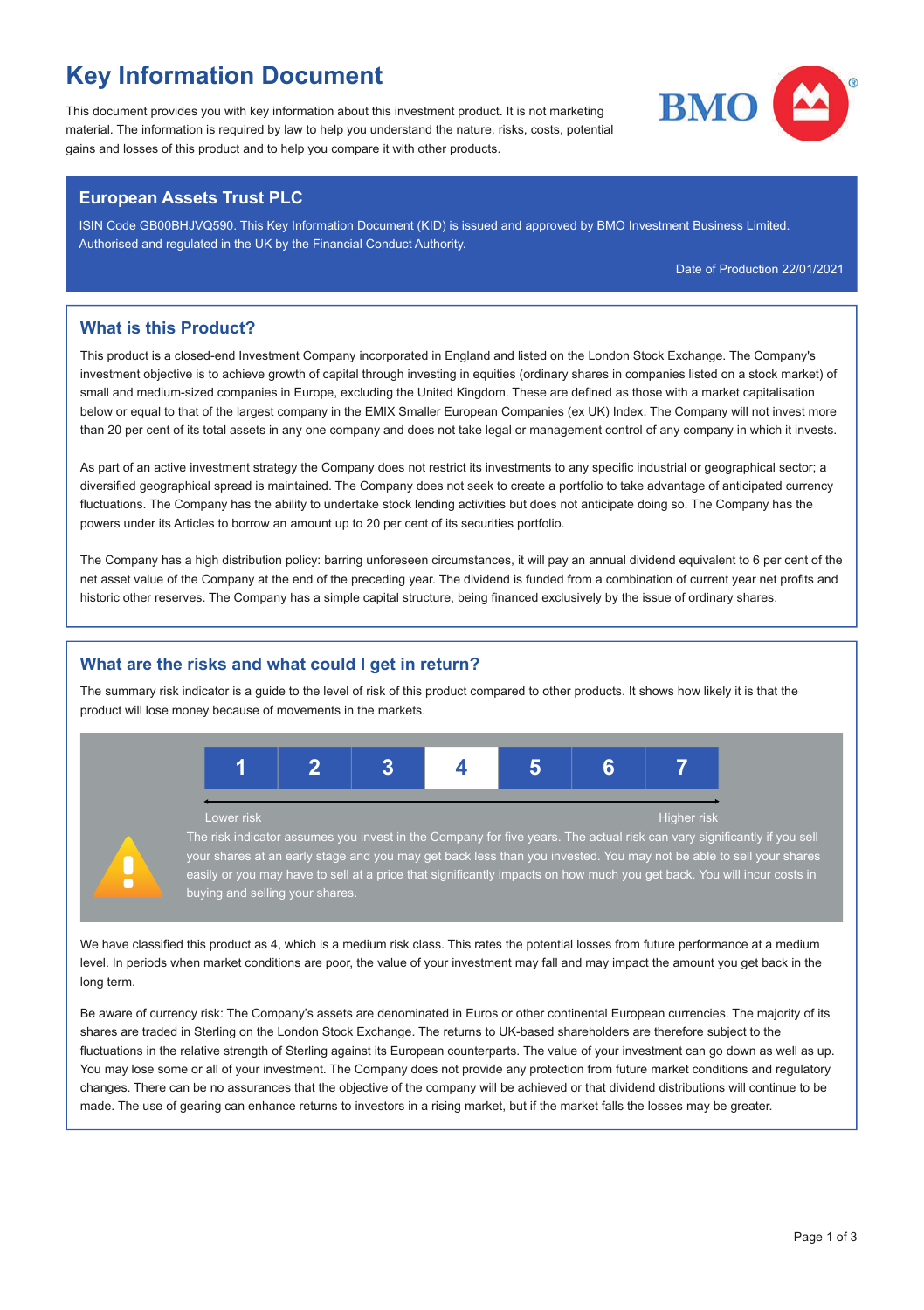#### What are the risks and what could I get in return? (continued)

Assuming you invest £10,000, this table shows how your investment could perform and what you could get back over the next 5 years under different scenarios. You can compare them with the scenarios of other products. The scenarios presented are an estimate of future performance based on evidence from the past but are not an exact indicator. What you get will depend on how the market performs and how long you keep the investment. Market developments in the future cannot be accurately predicted. The scenarios shown are only an indication of some of the possible outcomes based on recent returns. Actual returns could be lower.

The figures shown include all the costs of the product itself, where applicable, but do not include all the costs that you may pay to your advisor or plan manager, or local transaction taxes.

| <b>Investment £10,000</b> |                                                           |           |           |                                            |  |  |
|---------------------------|-----------------------------------------------------------|-----------|-----------|--------------------------------------------|--|--|
| <b>Scenarios</b>          |                                                           | 1 year    | 3 years   | 5 years<br>(Recommended<br>holding period) |  |  |
| Stress scenario           | What you might get back after costs                       | £1.135    | £4.831    | £3,796                                     |  |  |
|                           | Average return each year                                  | $-88.65%$ | $-21.53%$ | $-17.61%$                                  |  |  |
| Unfavourable scenario     | What you might get back after costs                       | £8.455    | £8.221    | £8.457                                     |  |  |
|                           | Average return each year                                  | $-15.45%$ | $-6.32%$  | $-3.30%$                                   |  |  |
| Moderate scenario         | What you might get back after costs                       | £10,787   | £12,557   | £14,617                                    |  |  |
|                           | Average return each year                                  | 7.87%     | 7.88%     | 7.89%                                      |  |  |
| Favourable scenario       | What you might get back after costs<br>£13,772<br>£19,191 |           | £25.281   |                                            |  |  |
|                           | Average return each year                                  | 37.72%    | 24.27%    | 20.38%                                     |  |  |

#### What happens if the Company is unable to pay out?

The Company's shares are listed on the London Stock Exchange. Should the Company be liquidated, the amount you receive for your holding will be based on the value of assets available for distribution after all other liabilities, but before shareholders, have been paid. Shareholders in this company do not have the right to make a claim to the Financial Services Compensation Scheme in the event that the Company is unable to pay out.

#### What are the costs?

The Reduction in Yield (RIY) shows what impact the total costs you pay will have on the investment return you might get. The total costs take into account one-off, ongoing and incidental costs. The amounts shown below are the cumulative costs of the product itself depending on how long you remain invested. The figures assume you invest £10,000. The figures are estimates and may change in the future. The person selling or advising you about this product may charge you other costs. If so, that person will provide you with information about those costs and show you the impact that all costs will have on your investment over time.

| <b>Investment £10,000</b>       |                             |                              |                           |  |  |  |
|---------------------------------|-----------------------------|------------------------------|---------------------------|--|--|--|
| <b>Scenarios</b>                | If you cash in after 1 year | If you cash in after 3 years | If you cash in at 5 years |  |  |  |
| Total costs                     | £120                        | £385                         | £687                      |  |  |  |
| Impact on return (RIY) per year | 1.12%                       | 1.12%                        | 1.12%                     |  |  |  |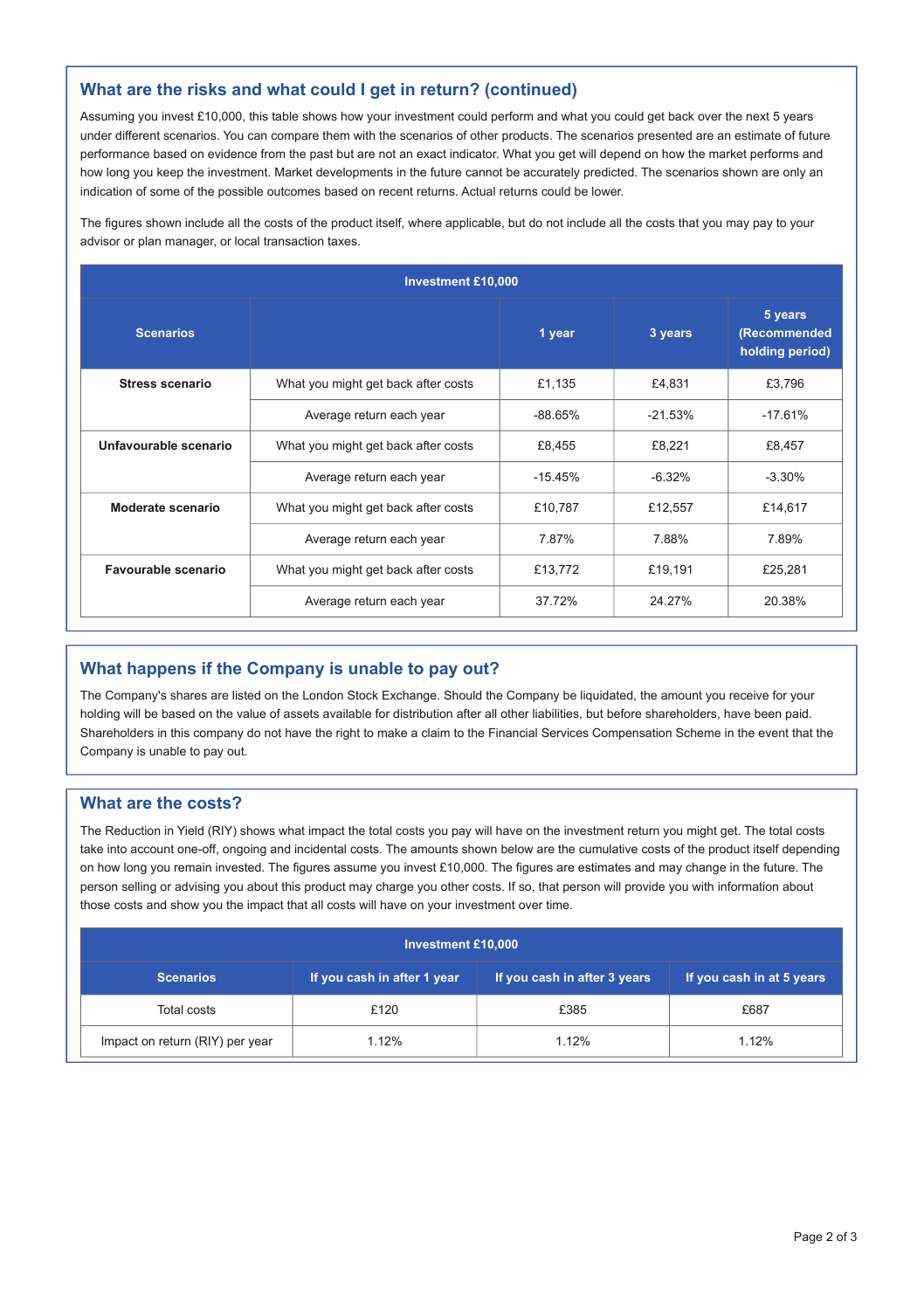#### What are the costs? (continued)

The table below shows the impact of the different types of costs on the return you might get, and the meaning of the different cost categories.

| This table shows the impact on return per year |                                       |          |                                                                                                                                             |  |  |
|------------------------------------------------|---------------------------------------|----------|---------------------------------------------------------------------------------------------------------------------------------------------|--|--|
| One-off costs                                  | <b>Entry costs</b>                    | N/A      | The impact of the costs you pay when entering your investment. There is 0.5%<br>UK government stamp duty to pay on purchases                |  |  |
|                                                | Exit costs                            | N/A      | The impact of the costs of exiting your investment.                                                                                         |  |  |
| <b>Ongoing costs</b>                           | <b>Portfolio transaction</b><br>costs | 0.35%    | The impact of the costs of us buying and selling underlying investments for the<br>product.                                                 |  |  |
|                                                | Other ongoing costs                   | $0.77\%$ | The impact of the costs that are incurred each year in managing your<br>investments including those incurred by any underlying investments. |  |  |
| Incidental costs                               | Performance fees                      | N/A      |                                                                                                                                             |  |  |
|                                                | <b>Carried interests</b>              | N/A      |                                                                                                                                             |  |  |

#### How long should I hold it and can I take money out early?

European Assets Trust PLC has an unlimited life. The Company's objective is designed for investment over longer periods. You should be prepared to invest over at least five years. You may, however, sell your shares at any time without penalty through a broker, private investor, plan administrator or adviser. The price at which you sell your shares will be determined at arms' length based on trading prices at the time on the London Stock Exchange and will not necessarily be equal to the net asset value per share of European Assets Trust PLC. The share price is updated regularly on the website www.europeanassets.co.uk.

#### How can I complain?

BMO Plans: If you have concerns about this product or service and have purchased it through an BMO plan, you can contact us by writing to Investor Relations Manager, BMO Investment Business Limited, Quartermile 4, 7a Nightingale Way, Edinburgh, EH3 9EG, via email at investor.relations@bmogam.com, or by phone: 0345 601 3313 (9am - 5pm weekdays).

Direct Shareholders: If you have concerns about this product and have purchased it through another provider, then please contact the Company Secretary by writing to them at European Assets Trust PLC, Quartermile 4, 7a Nightingale Way, Edinburgh, EH3 9EG, or by phone 0131 718 1000. Should you have a complaint about any transaction through your broker, plan administrator or adviser, you should contact that person or organisation directly.

As a shareholder of European Assets Trust PLC, you do not have a right to complain to the Financial Ombudsman Service (FOS) in the UK about the management of this company.

#### Other relevant information

You may obtain further information about European Assets Trust PLC from the website www.europeanassets.co.uk including this document; the last five years' annual and interim reports; the Investor Disclosure Document; and the latest share price. Alternatively, you may write to the Company Secretary, European Assets Trust PLC, Quartermile 4, 7a Nightingale Way, Edinburgh, EH3 9EG, UK.

The shares of European Assets Trust PLC are excluded from the UK Financial Conduct Authority's (FCA) restrictions, which apply to nonmainstream pooled investments as the Company's portfolio is wholly made up of shares and public securities which are not themselves issued by other investment funds. The Company conducts its affairs so that its shares can be recommended by financial advisers to ordinary retail investors in accordance with the FCA rules relating to non-mainstream investment products and intends to continue to do so.